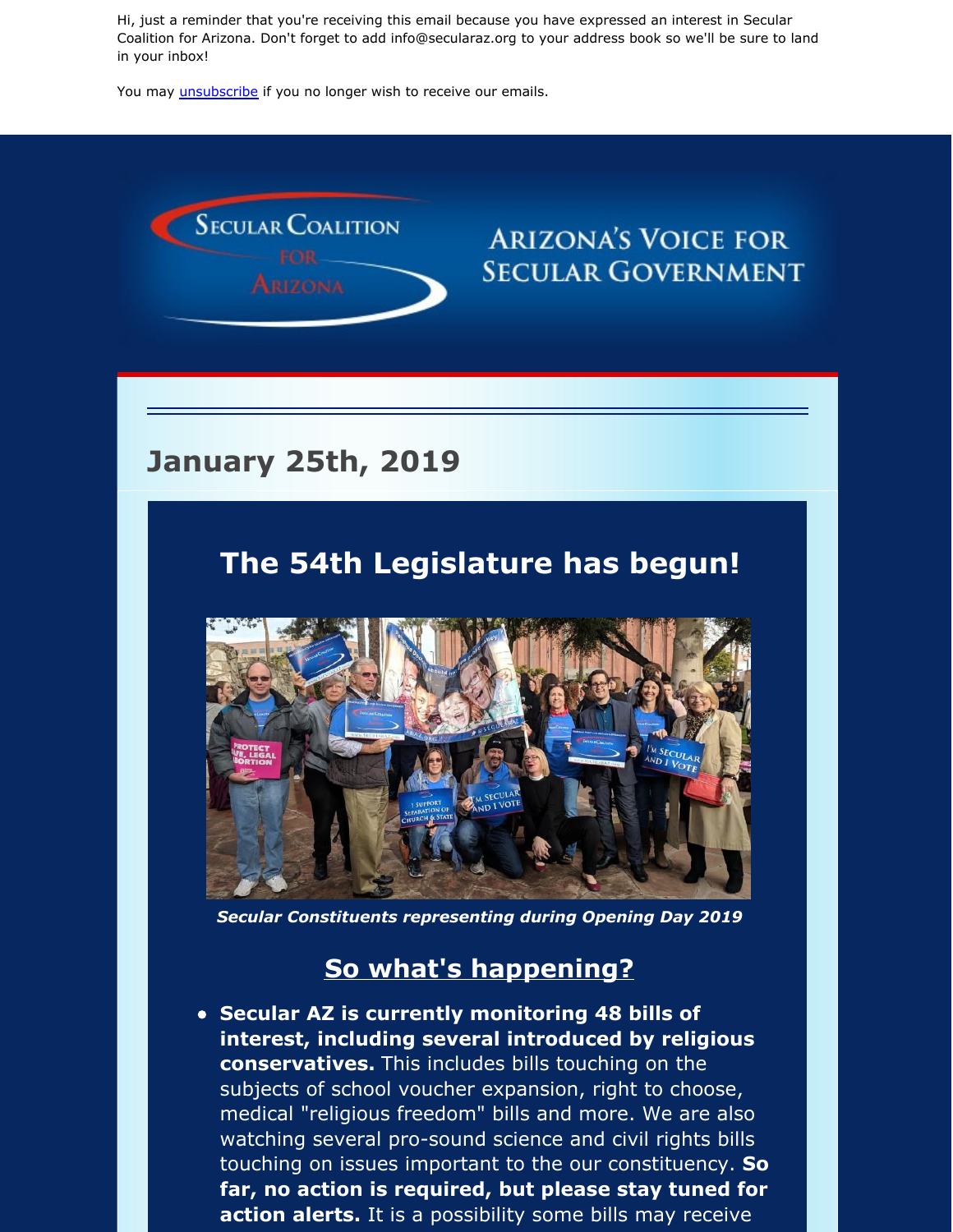hearings as soon as next week.

- **We have officially begun this year's Secular Studies lunchtime discussion program** for lawmakers. The program will continue next week as we begin educating lawmakers on **[Project](https://www.blitzwatch.org/) Blitz** with our special guest Rev. David Felten.
- We are preparing new legislation and a public outreach campaign pertaining to **an important anti-hate issue.**

**Want to find out when you can learn more? Scroll down for details on how to join us for our announcement.**

Last day for Senate to introduce bills is Feb 4th and last day for House members to introduce bills is February 11.

### **What can you do right now to support secular government?**



PRESS CONFERENCE AND REVEAL @ SECULAR DAY AT THE CAPITOL FEB 11TH REGISTER ON EVENTBRITE.COM

# **FIGHT HATE**

ANNOUNCING A BOLD NEW **INITIATIVE TO COMBAT RELIGIOUS HATE GROUPS** 

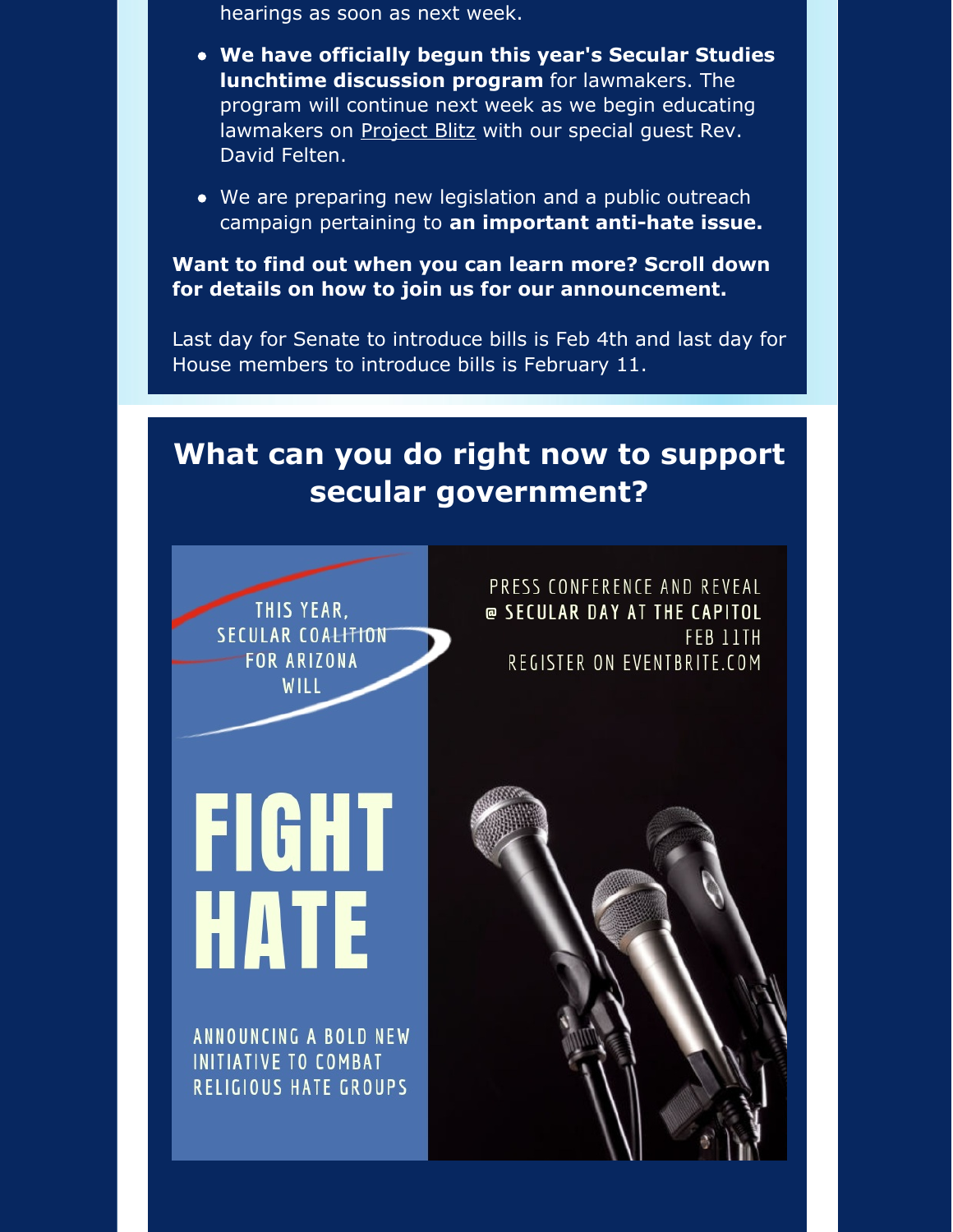#### **Join us at the Capitol [February](https://www.eventbrite.com/e/secular-day-at-the-capitol-2019-tickets-53272653942) 11th!**

**[Secular](https://www.eventbrite.com/e/secular-day-at-the-capitol-2019-tickets-53272653942) Day at the Capitol is the biggest gathering of secular supporters of the year.** It's our opportunity to show the Capitol we are a thriving and important constituency. This year, we need you to be there for:

- Our 9am press conference **denouncing hate** Secular AZ's first major initiative of the year.
- Direct lobbying on this issue following the announcement
- **Educational opportunities**, including guest talks by constitutional experts and legislative advocacy training, including how to use the "Request to Speak" system.
- **Capitol tours** with lawmakers
- Challenges, games, and social opportunities
- Tables by allied organizations
- Introductions from the House and Senate floors
- Members-only happy hour with drinks and appetizers

## Lunch provided. Registration ends February 8th!



Click for agenda and RSVP.

### **Volunteers needed!**

Secular AZ needs members with experience at the Capitol or anyone else who can pitch in.

Email [eric@secularaz.org](mailto:eric@secularaz.org) for details.